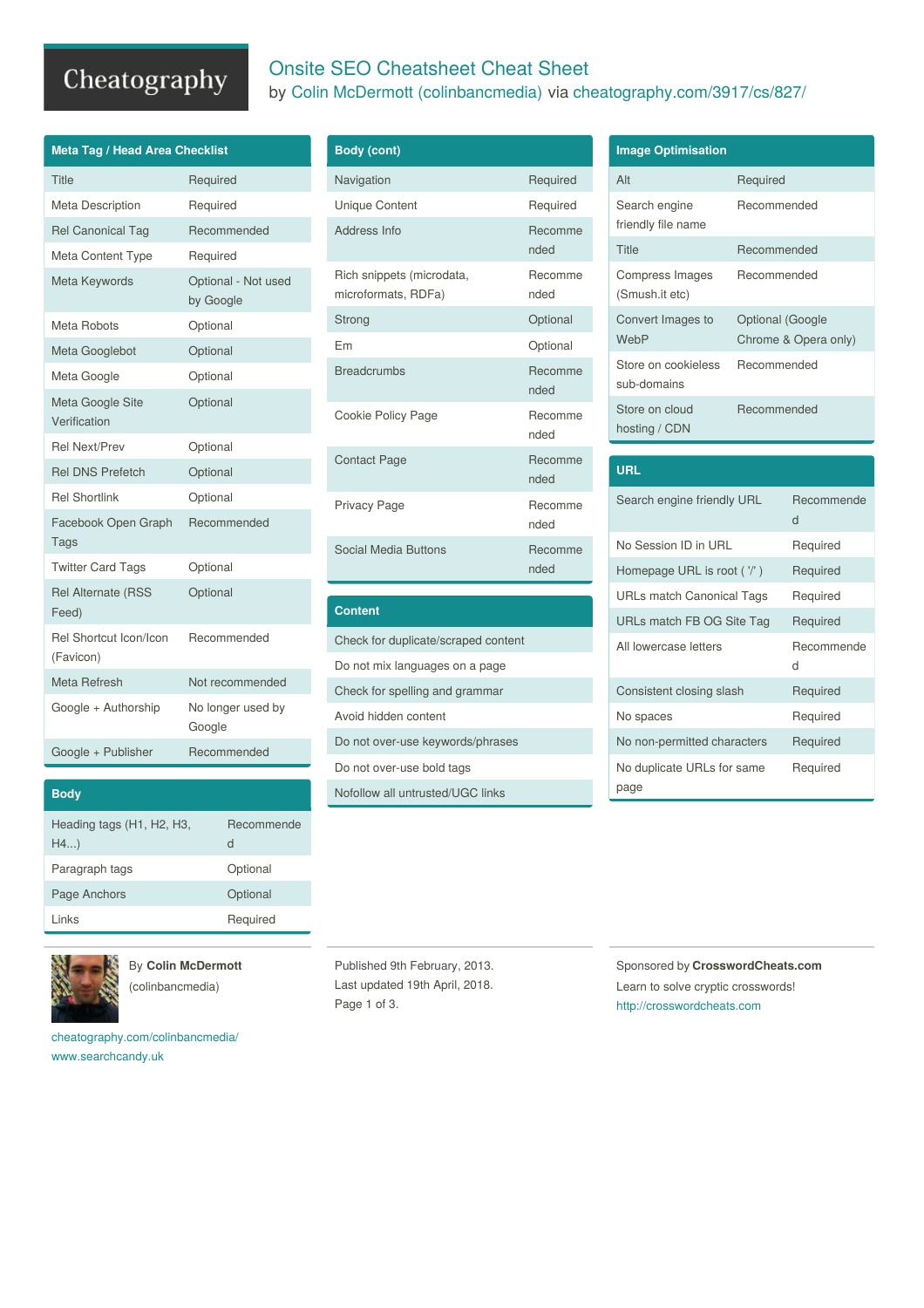# Cheatography

## Onsite SEO Cheatsheet Cheat Sheet

by Colin McDermott [\(colinbancmedia\)](http://www.cheatography.com/colinbancmedia/) via [cheatography.com/3917/cs/827/](http://www.cheatography.com/colinbancmedia/cheat-sheets/onsite-seo-cheatsheet)

| <b>Sitemaps</b>                    |             |
|------------------------------------|-------------|
| <b>XML Sitemap</b>                 | Recommended |
| <b>Static Sitemap</b>              | Recommended |
| <b>Compressed Sitemap</b>          | Recommended |
| Video Sitemap                      | Optional    |
| Google News Sitemap                | Optional    |
| <b>RSS Feed</b>                    | Recommended |
| Sitemap Index File                 | Optional    |
| Sitemap reference in<br>Robots.txt | Recommended |

| <b>Robots.txt</b>           |                          |
|-----------------------------|--------------------------|
| Robots txt                  | Recommended              |
| Robots.txt sitemap link     | Optional                 |
| Robots txt disallow rules   | Optional - be<br>careful |
| Robots txt allow rules      | Optional                 |
| Check in Webmaster<br>Tools | Recommended              |

| <b>Broken Links / Redirects</b>                 |          |
|-------------------------------------------------|----------|
| Check for broken links/error pages<br>(4xx,5xx) | Required |
| Check for redirects (3xx)                       | Required |
| All website pages sending 200<br>success code   | Required |



By **Colin McDermott** (colinbancmedia)

[cheatography.com/colinbancmedia/](http://www.cheatography.com/colinbancmedia/) [www.searchcandy.uk](http://www.searchcandy.uk)

### **Broken Links / Redirects (cont)**

| Links                                                |  |
|------------------------------------------------------|--|
|                                                      |  |
| Homepage should send 200<br>Required<br>success code |  |
| Homepage should not redirect<br>Required             |  |

| Optional - Use with<br>care |
|-----------------------------|
|                             |
| For Multi Language          |
| <b>Sites</b>                |
| Optional                    |
| Optional                    |
| Optional                    |
| Optional                    |
|                             |

| <b>404 Error Page</b>                                  |          |
|--------------------------------------------------------|----------|
| Check 404 page exists                                  | Required |
| Check 404 page returns 404 status<br>code              | Required |
| Custom 404 error page                                  | Optional |
| Add useful links, sitemap or search<br>box to 404 page | Optional |

### **HTML Validation**

W3C Markup Validation Service

Published 9th February, 2013. Last updated 19th April, 2018. Page 2 of 3.

### **3rd Party Software:**

| 3rd Party Software Navigation Menu        | Avoid   |
|-------------------------------------------|---------|
| 3rd Party Software Intro page             | Avoid   |
| 3rd Party Software Text Content           | Avoid   |
| Entire Site Using Third Party<br>Software | Avoid   |
| <b>Small Features</b>                     | Allowed |
| Videos                                    | Allowed |
| Audio elements                            | Allowed |
| Animations                                | Allowed |
| Tools                                     | Allowed |

| <b>Over Optimisation</b>                                           |
|--------------------------------------------------------------------|
| Is the site user friendly?                                         |
| Could a user class the page as spammy?                             |
| Do not over-use keywords/phrases in text,<br>headings or meta data |
| Do not create more internal links than<br>necesssary               |
| Too many keyword rich links                                        |
| Poor content/too many repeated phrases                             |
| Too many ads (eg Adsense) above the fold                           |
| Too many ads, such that content is hard to<br>access               |

Sponsored by **CrosswordCheats.com** Learn to solve cryptic crosswords! <http://crosswordcheats.com>